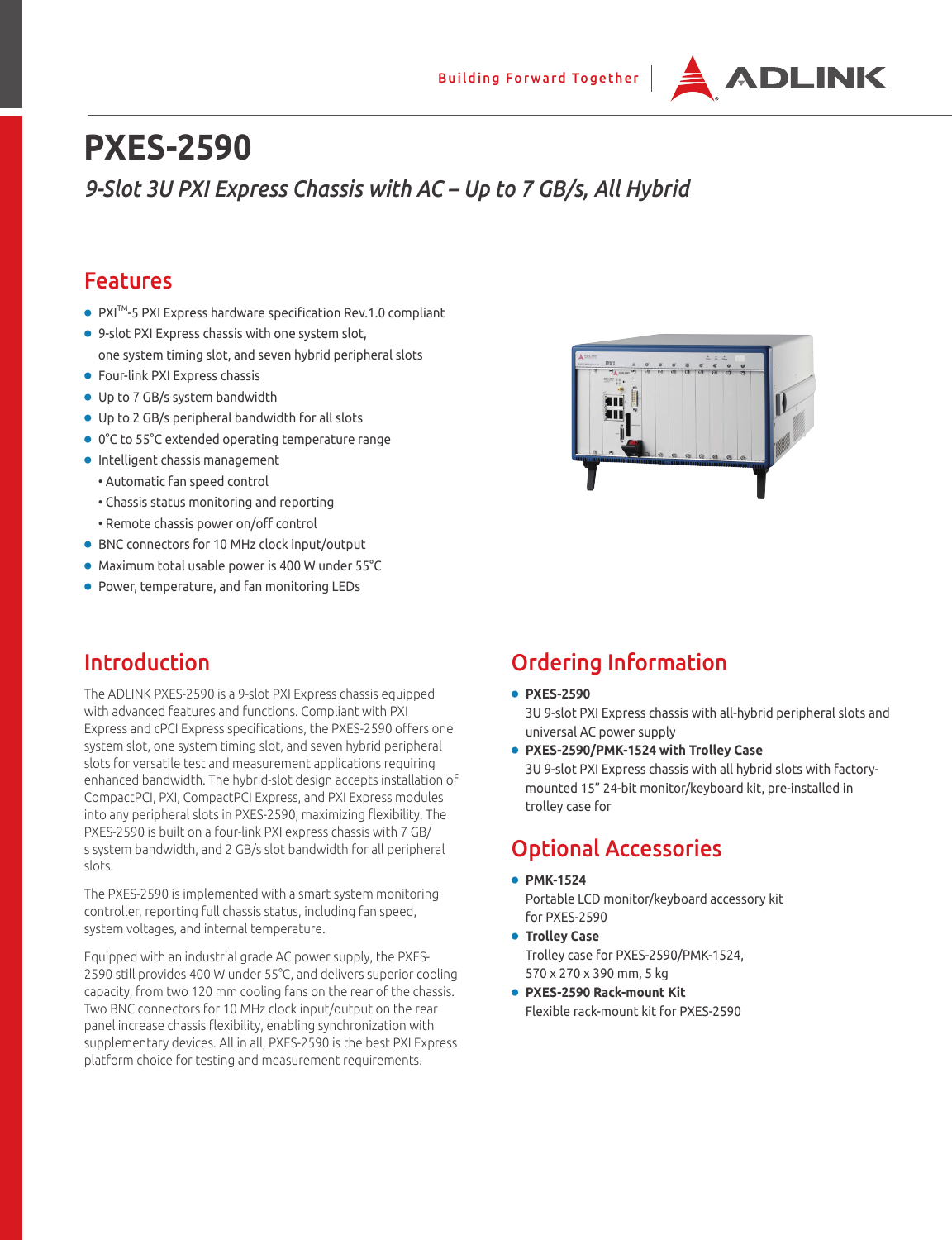## Product Illustration

#### **PXES-2590 Front View PXES-2590 Back View**





**PXES-2590 Hybrid Peripheral Slots**

# Specifications

### Power Supply

#### ● **AC Input**

- Input voltage range: 100 to 240 VAC
- Input voltage frequency: 50 to 60 Hz

#### ● **DC Output**

• Maximum total usable power is 400 W

| <b>VDC</b> | <b>Maximum</b> | Load<br><b>Requlation</b> | <b>Maximum Ripple</b><br>& Noise |
|------------|----------------|---------------------------|----------------------------------|
| $+5V$      | 23.0A          | ±3%                       | $50$ mV                          |
| $+12V$     | 27.0A          | ±3%                       | 50 mV                            |
| $+3.3V$    | 33.0 A         | ±3%                       | 50 mV                            |
| $-12V$     | 1.75A          | ±3%                       | $50$ mV                          |

### Bus Interface

- Four-link capacity PXI Express chassis
- Up to 7 GB/s system bandwidth
- Up to 2 GB/s peripheral bandwidth for all slots

#### IO/Switch on Rear Panel

- BNC connectors for 10MHz clock input/output
- Fan speed selector switch
- Inhibit mode selector switch
- D-SUB9 for voltage monitoring and remote inhibit

#### Cooling

- Fans: 2 x 185.9 CFM fans
- Per-slot cooling capacity: 30 W



10 MHz Ref clock input/output BNC connectors

Inhibit Enable/Disable Switch & Power rails monitoring port

### Physical

- Number of slots:
- 1 system slot + 1 system timing hybrid slot + 7 peripheral slots ● Dimensions:
	- 322 mm (W) x 190 mm (H) x 456 mm (D) (12.55" x 7.4" x 17.8")
- $\bullet$  Weight: 9 kg (19.8 lbs)

### Operating Environment

- Ambient temperature: 0˚C to 55˚C (32˚F to 131˚F)
- Relative humidity: 10% to 90%, non-condensing

#### Storage Environment

- Ambient temperature: -20°C to 70°C (-4°F to 158°F)
- Relative humidity: 10% to 90%, non-condensing

#### Shock and Vibration

- Functional shock: 30 G, half-sine, 11 ms pulse duration
- Random vibration:
	- Operating: 5 to 500 Hz, 0.3 Grms, 3 axes
	- Non-operating: 5 to 500 Hz, 2.46 Grms, 3 axes

#### Emissions Compliance

- EN 61326-1
- FCC Class A

#### CE Compliance

- Safety: EN 61010-1
- Immunity: EN 61326-1



#### All products and company name listed are trademarks or trade names of their respective companies. Updated Dec. 21, 2016. ©2016 ADLINK Technology, Inc. All Rights Reserved. All specifications are subject to change without further notice.

www.adlinktech.com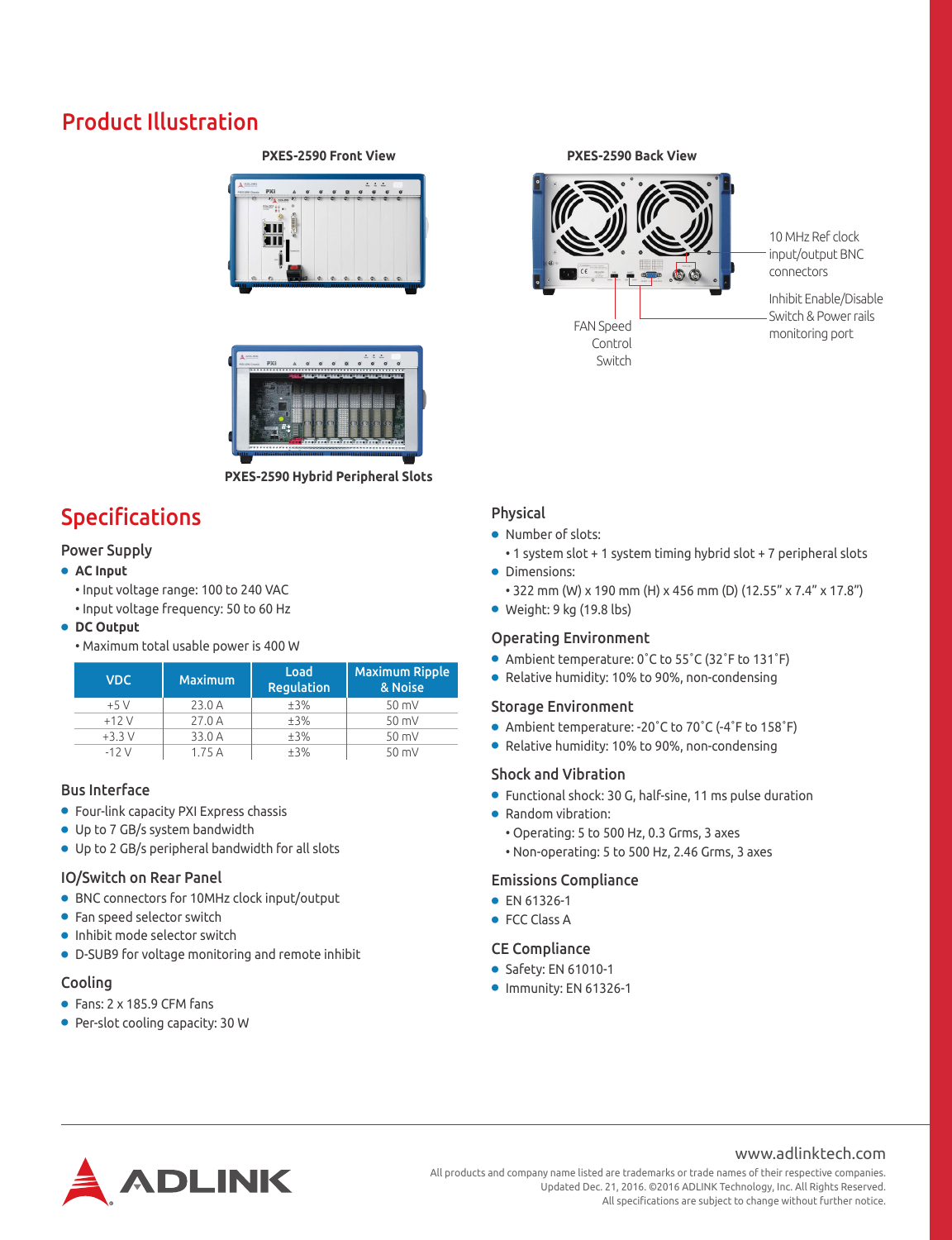

## **Highlights**

#### Portable LCD Monitor/Keyboard Accessory

In further support of the portability requirements of PXI/PXIe measurement systems, the PXES-2590 also provides an optional portable LCD monitor/keyboard accessory kit, allowing rack-cabinet PXI systems to be easily converted to fully portable PXI systems.

#### Accessory kit includes:

- 15 in. touch screen LCD monitor with 1024 x 768 resolution
- English keyboard and touchpad
- ADLINK factory or user installation
- VGA video connection
- No requirement for external power

#### Innovative Cooling Mechanism

The ADLINK PXES-2590 features an innovative heat dissipation solution. Two 185.9CFM cooling fans in the rear section of the chassis draw cool air through lower apertures, which is then exhausted through the back. This design generates uniform airflow for each PXI slot, delivering exceptional cooling.

When installed in a rack, the cooling design minimizes intake of hot air from the rear side, separating airflow for modules and power supplies, while isolating noise source (fan) from modules and maintaining a steady internal temperature.

#### Intelligent Chassis Management

The PXES-2590 has a built-in system monitoring controller that monitors and manages full chassis status, including internal temperature, fan speed, and DC voltages.

#### All Hybrid Peripheral Slots Design\*

The ADLINK PXES-2590 features an all-hybrid peripheral slot design, with PXI Express, cPCI Express, PXI, and CompactPCI modules compatible with every slot.

#### Note:

1. ADLINK's PXI Express chassis accepts hybrid slot-compatible PXI-5 modules (with XJ4 connector). Legacy PXI-1 boards (with J2 connector) need to be upgraded to hybrid slot-compatible PXI modules. A detailed list of ADLINK PXI hybrid slot-compatible modules is available online at: http://www.adlinktech.com/PXI/pxi-breakthrough-bandwidth. php#FAQ

2. Contact your ADLINK sales representative for assistance in upgrading ADLINK legacy PXI modules. If the PXI modules were purchased from a third party, please contact the original vendor.









**Backplane Link Configuration**